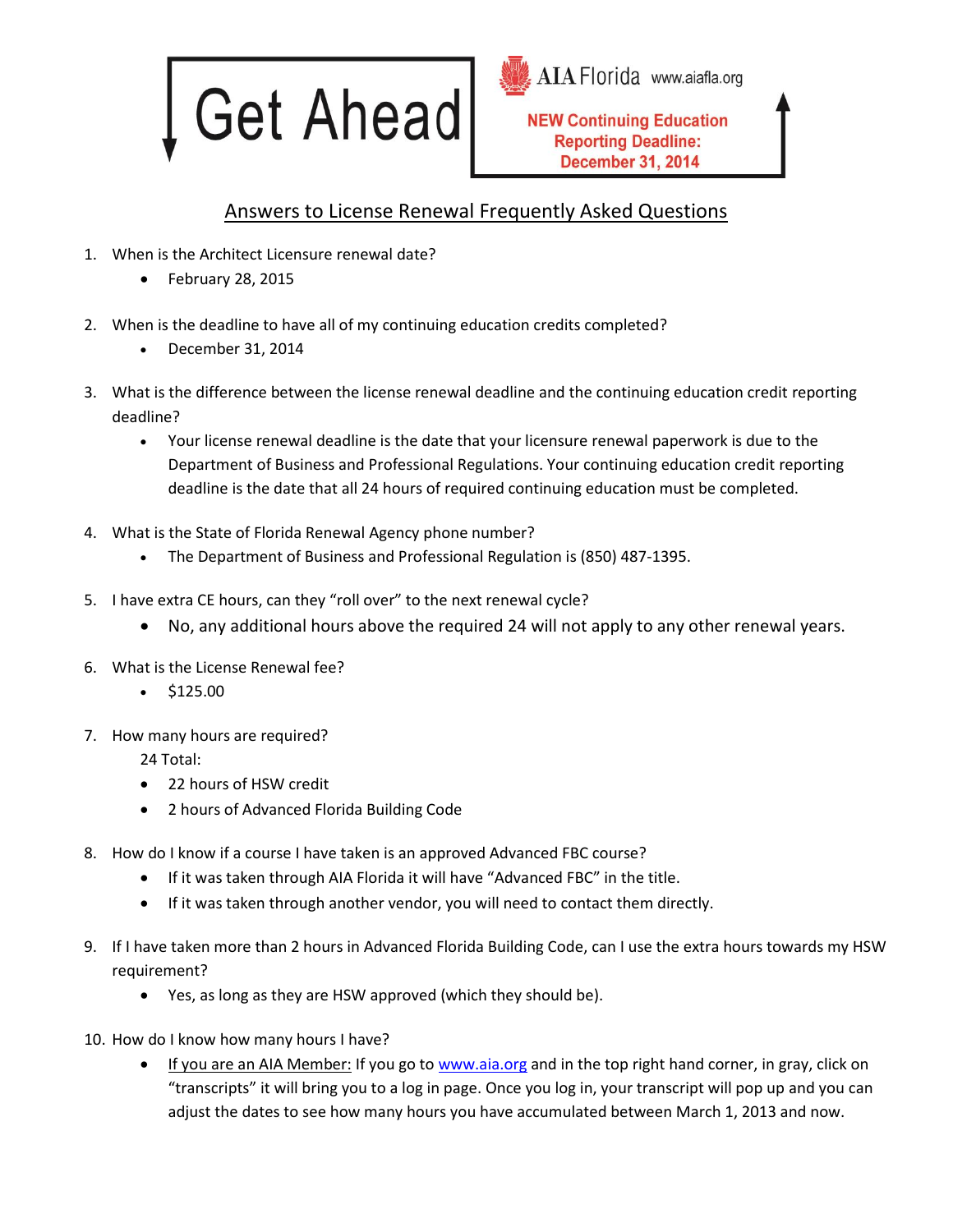- If you are NOT an AIA Member: There is no cumulative record of the hours you have taken, as the state does not keep CE on file for architects. You will need to gather your certificates from the companies you took CE courses with.
- 11. I am missing credits on my transcript.
	- You will need to contact the provider of that course. If it's an AIA Florida, AIA Northwest, or AIA Palm Beach course, please contact Natasha Reed at NReed@aiafla.org.
- 12. I don't have certificates for my courses.
	- If you are an AIA Member, the state of Florida will accept your transcript as proof.
	- If you are not an AIA Member, please contact the provider of the course. If the course was provided by AIA Florida, AIA Northwest, or AIA Palm Beach please contact Natasha Reed at NReed@aiafla.org.
- 13. I am a newly licensed architect; do I need to fulfill the CE requirement?
	- If you were licensed **after** February 28, 2014 then no, you do not need to fulfill the CE requirement, you will just need to renew your license.
	- If you were licensed **before** February 28, 2014, then yes, you will need to fulfill the CE requirement and renew your license.
	- The Department of Business and Professional Regulations CE handbook for the Architecture profession states: "A person initially licensed for less than 12 months prior to the end of a renewal period need not complete any continuing education as a condition of the first renewal. Individuals licensed 12 to 24 months prior to the end of the renewal cycle are required to complete 24 CEHs."
- 14. I am out of state. I don't want to travel to Florida, how can I get my Advanced FBC hours?
	- Please visi[t www.aiafla.org](http://www.aiafla.org/) and select "Continuing Education" from our drop down menu, then click "online courses" to the right. We currently have 4 online and dvd courses (all in either format) that will satisfy your 2-hour Adv. FBC requirement for state license renewal.
- 15. I am an AIA Emeritus member. Do I still need to comply with the CE terms?
	- If you want to keep an active license in Florida the state requires you complete the CE hours and renew your license.
	- If you are retired or retiring, you may call the Department of Business and Professional Regulations (DBPR) and request that they place you in "retired" status so that you do not have to comply with the CE terms; however, you will also not be licensed to practice. You can contact DBPR at (850) 487-1395.
- 16. How can I plan to obtain my Continuing Education Hours in the future?
	- Attend AIA Florida Conventions
		- i. July 30 August 1, 2015 The Boca Raton Resort
		- ii. July 21 24, 2016 The Breakers in Palm Beach
	- Attend AIA Florida Hot Topics Seminars
		- i. They occur once per year, include 6 CEUs and the next series will take place in Spring of 2015
	- Look for AIA Florida 12x8 Seminars each renewal year
	- See our calendar of events for your local component CE schedules on our website under the "Upcoming" Events" button on the right-hand side of the website.